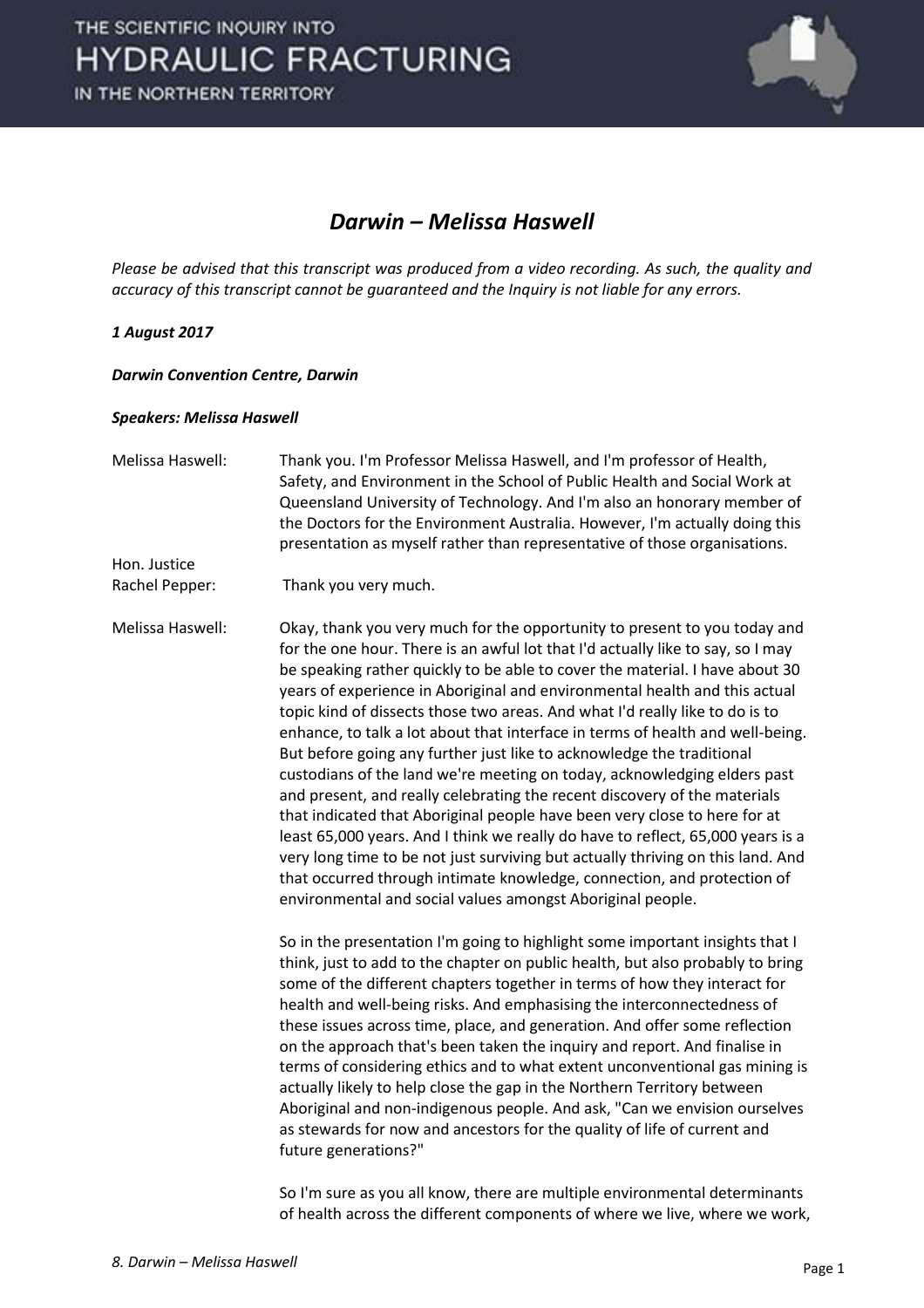

where we play. And good mental and physical health actually depends on a positive living situations; where we have clean air, water safety and security, secure supply of nutritious, safe, and affordable food, a stable and a safe climate. We have meaningful livelihoods and we live within resilient and cohesive communities. And the reason why I bring this up at the very beginning is when we talk about public health we're actually talking about the science and the practise of enabling people to live healthy lives. So across the chapters in the report I often think of all of those chapters in association with health and well-being. Not just one component of it.

 So I'd just like to highlight in human health risk assessment and how my presentation might add to some considerations of the report. So obviously as you all know, it's a process of estimating the potential impact of chemical, biological, physical, social hazards on a specific human population or ecological system under specific set of conditions in a certain time frame. And I particularly want to talk about the specific human population that could be effected according to decisions made regarding this industry in the Northern Territory.

 So I'm sure you all know that there's a very wide gap in the life expectancy of indigenous and non-indigenous people across Australia. And if we look at the Northern Territory, there we actually see life expectancy of indigenous males at 63.4 years and of females 68.7 years. So there is a very large gap, particularly in the Northern Territory.

 So a quick rundown on some of the notable studies, not captured in the interim report but actually in relation to Aboriginal people. So I'm sure you've seen this figure here where we see the remarkable increase in the number of peer reviewed publications that are looking at the environmental and public health impacts of unconventional gas mining over the years. We can see the chief scientist report was very early in the piece so it was quite easy actually to review that piece of literature. It was quite a bit harder in 2015 NWA and you guys had that little bit harder because 2016, I haven't seen an estimate but I'm sure it's well over that. I'm sure we've seen an even greater increase. And it's getting harder to actually find that literature because it's not so easy to actually cover that as you access the publications.

 And I won't talk a lot about air pollution but many of those studies are actually showing just how air pollution is an under recognised but important health risk for workers and particularly people living near operations. But we know that there are operations isn't just at the fracking and the wells, it actually ... there are roads, there's a lot of transport, there's compressor stations, pipelines, there's a whole range of different activities that spread beyond the actual site of the extraction activities. And some of these air pollutants can travel far, particularly particulate matter, which increasingly we're understanding just how dangerous the smaller particulate matter of PM2.5's are to health and well-being. And also ground level ozone, which forms between a volatile organic compounds and diesel fumes, and that can actually travel far as well.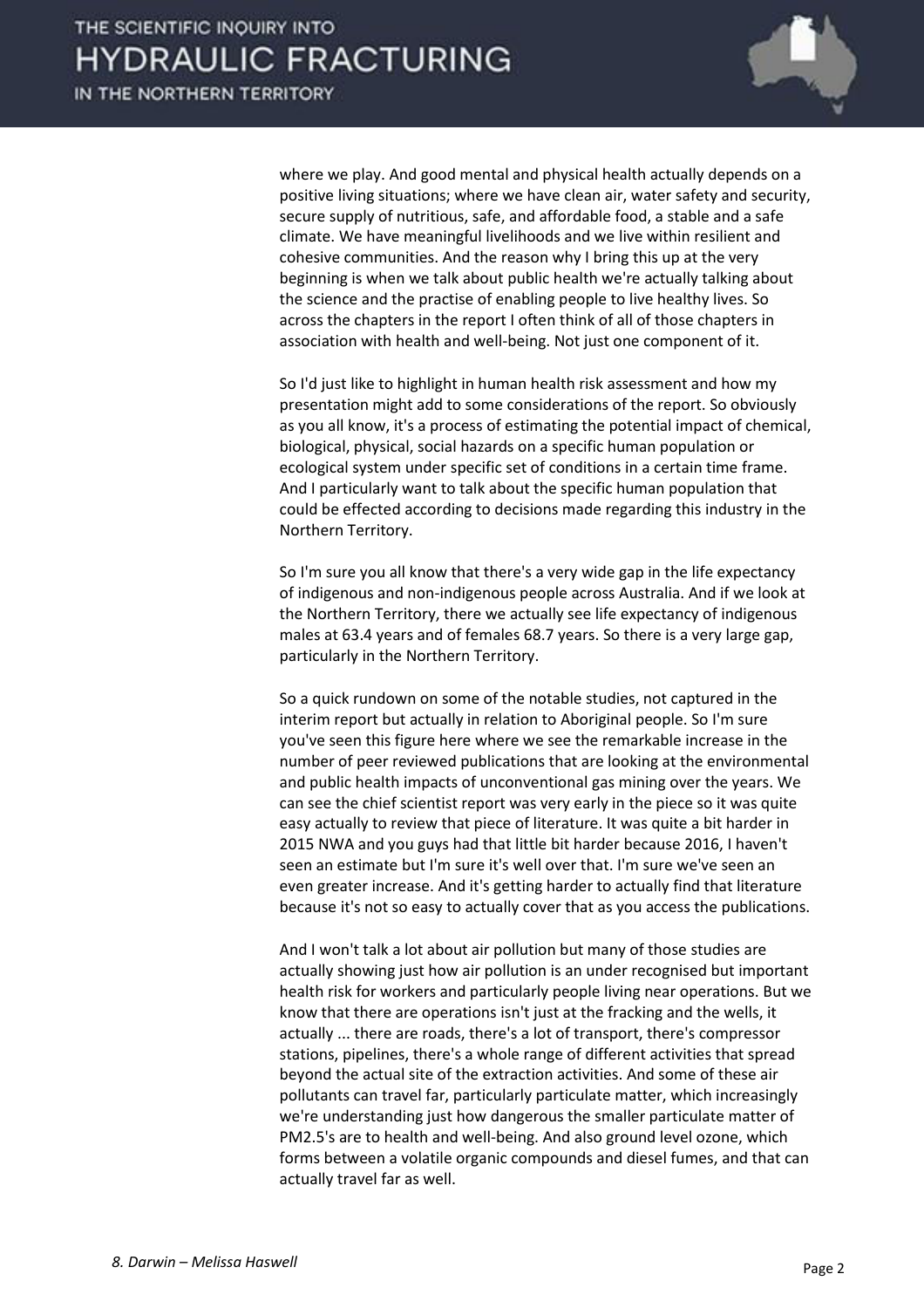

 A third chemical there, which I didn't see a lot of attention in the report is around endocrine disrupting chemicals. The reason why they're so important is because they act at such low concentrations. And oftentimes they're very hard to understand their impacts because they don't necessarily follow the simple dose response curve. So there's been an argument if we're looking at water contaminants, et cetera, we should actually set the bar at endocrine disrupting chemicals because of their being so active at such small concentrations.

 You've done a wonderful job ... I'm sure you all have read this, and I won't repeat what was in my report or in your report, but I think it's important to just remind ourselves that we really don't understand yet how to accurately measure exposure to air pollutants from natural gas drilling. It's not your typical constant, we have peaks and troughs, a lot of spatial, a lot of temporal variation. And we don't actually know so much around what the impacts are when you have a high, a repeated or a regular, relatively high dose interspersed with lower dose. So I think that the understanding of how these pollutants impact on health ... we're actually learning a lot now because of these studies and exposures. But then those people who are experiencing the health impacts, it's kind of too late for them.

 But there are some significant new studies, which I'll make available to you, there is a new diesel fuel exposure study that's quite extensive. It actually argues that a lot of what we're seeing in these studies is actually could be related to primarily to diesel, the truck movements associated with the industry. And also a new ground level ozone study, which actually linked hospital records with ground level ozone in that time period. There's a new noise study, so we often think of noise as being unpleasant but in fact there are many potential human health impacts of noise exposure. These include cardiovascular, reproductive, even there's some evidence emerging around sperm counts for men. So this would particularly be an issue for people living nearby but also workers.

 Obviously there's a lot of psycho-social and economic impacts that have been looked at and I commend you for that, your attention to Aboriginal people who are likely to be the most effected if this industry does progress. And one of the dominant features that you read, whether you're looking at the social studies around social impacts or around health impacts, is stress. The high level of stress that can be experienced as a result of being, of first anticipating these operations, anticipating this might come to your community. And then going through the various phases of the industry. And it's a 24/7. One of the things about lights and noise, and seeing trucks, et cetera, is there's a constant, constant reminder that your life is now changed. You now live in place that's highly industrialised. And these factors, there's a myriad of them obviously, they can contribute to reduced mental health, can increase the risk of depression and anxiety, and can also contribute to other physical health problems.

 So I'll just quickly show you one figure from the CSIRO survey of community well-being from the Western Downs in Queensland, that was first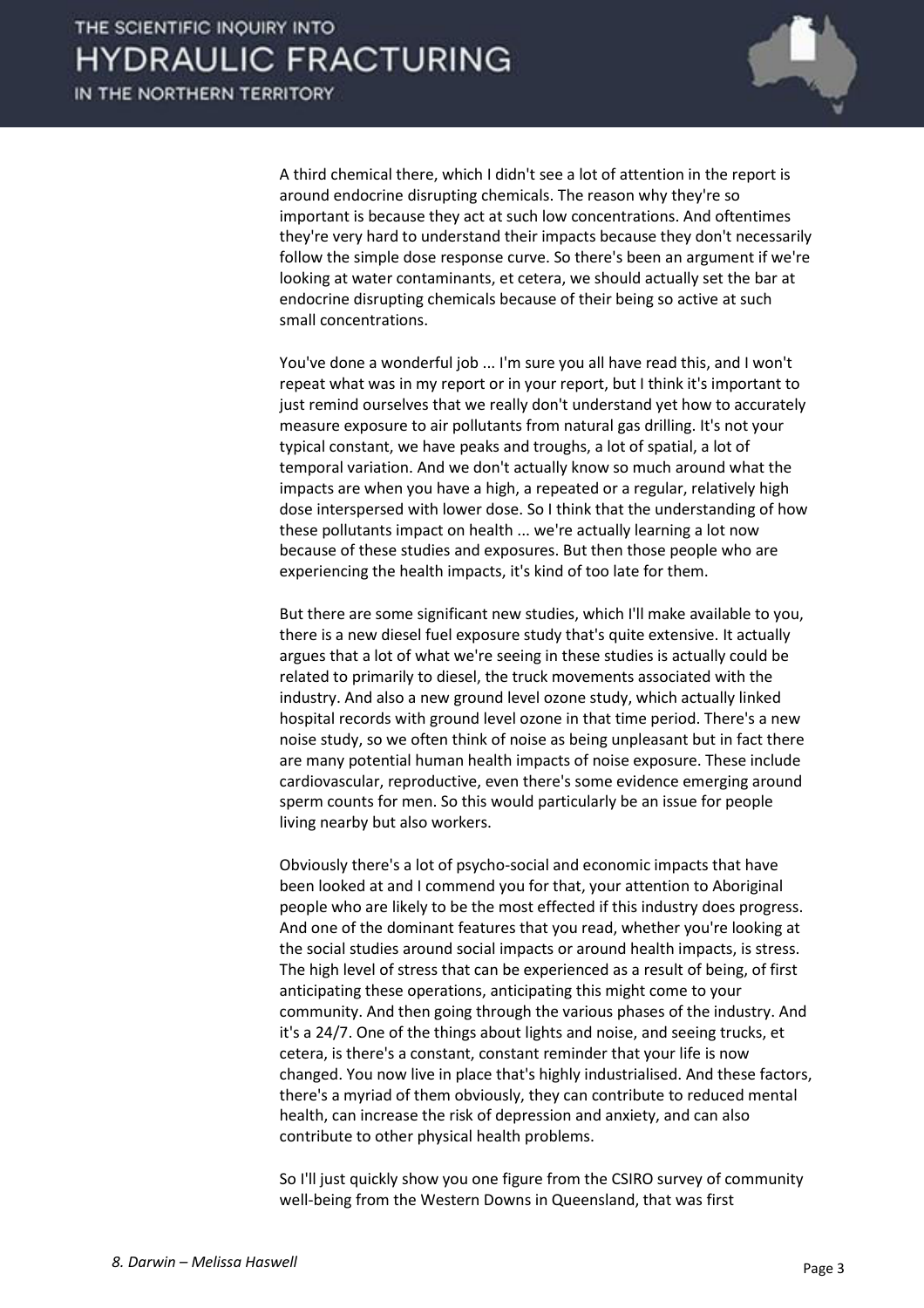

undertaken in 2014 and followed up in 2016. Particularly looking at the importance of community in places like the Northern Territory, and I suspect it's just as important for non-indigenous as well as indigenous people living in a rural and remote areas, is the importance of community. So this graph here is a response to being asked, "How is your community doing in terms of the changes brought by coal seam gas mining?" And if we look at the middle bar there it says, "Only just coping". Now that is a very negative ... that's not a pleasant state to be in. We can see almost a third to 40 percent, and a slight increase over time in the number of residents of the Darling Downs reporting that their community was only just coping or worse, if we go to the right. And also note that only five to six percent actually identified they felt that their community was changing into something different but better. And everybody else was just having to cope with the changes, that they didn't actually feel were making their communities better.

 Also highlighting a study, relatively recent, by Morgan et al, actually using a new measure to look at coal seam gas mining stress for farmers. In addition to the background stress that farmers were already experiencing, and they found that those farmers that had licences on their properties were actually experiencing ... that that licence and the associated on farm and off farm concerns, contributed significantly to psychological morbidity. So it is real stress, and it's really having an impact on mental health amongst many people who are involved in the activity.

 So just highlighting the very high distress levels amongst Aboriginal ... So thinking of bringing this industry to where Aboriginal people are living, we should look at the background of distress and think about people who are already vulnerable to the distress levels. So on the left here is females, and on the right here males. And what it's showing there is the proportion of people in the national Aboriginal and Torres Strait Islander Health Survey that reported having high or very high levels of distress in their lives already. So the grey bars are Aboriginal and Torres Strait Islander people, and the green are non-indigenous. So we can see Aboriginal people are carrying very, very high levels of distress already. And I like to point out 18-24 year old females were almost 40 percent already stressed. And that is a reproductive group, so they're a group that's actually having babies, raising babies, et cetera. So stress amongst that group is particularly concerning.

 Also very high differential in terms of mental health conditions across the life spans. So the dark bars here are showing prevalence of mental health conditions. We can see from 15 right up to 45, 55, a higher proportion. So we've already got a group of people who are already vulnerable to mental health conditions, for a range of reasons. And this industry is actually known for the kinds of stresses that it brings to people in their lives. So we've got to think about that, and the context of background.

 Just to highlight a couple of studies showing associations between gas developments and negative human health impacts. I know you all ... This paper was included in the report by ... [inaudible] et al, showing increased cardiology in patient prevalence rates, and neurological inpatient prevalence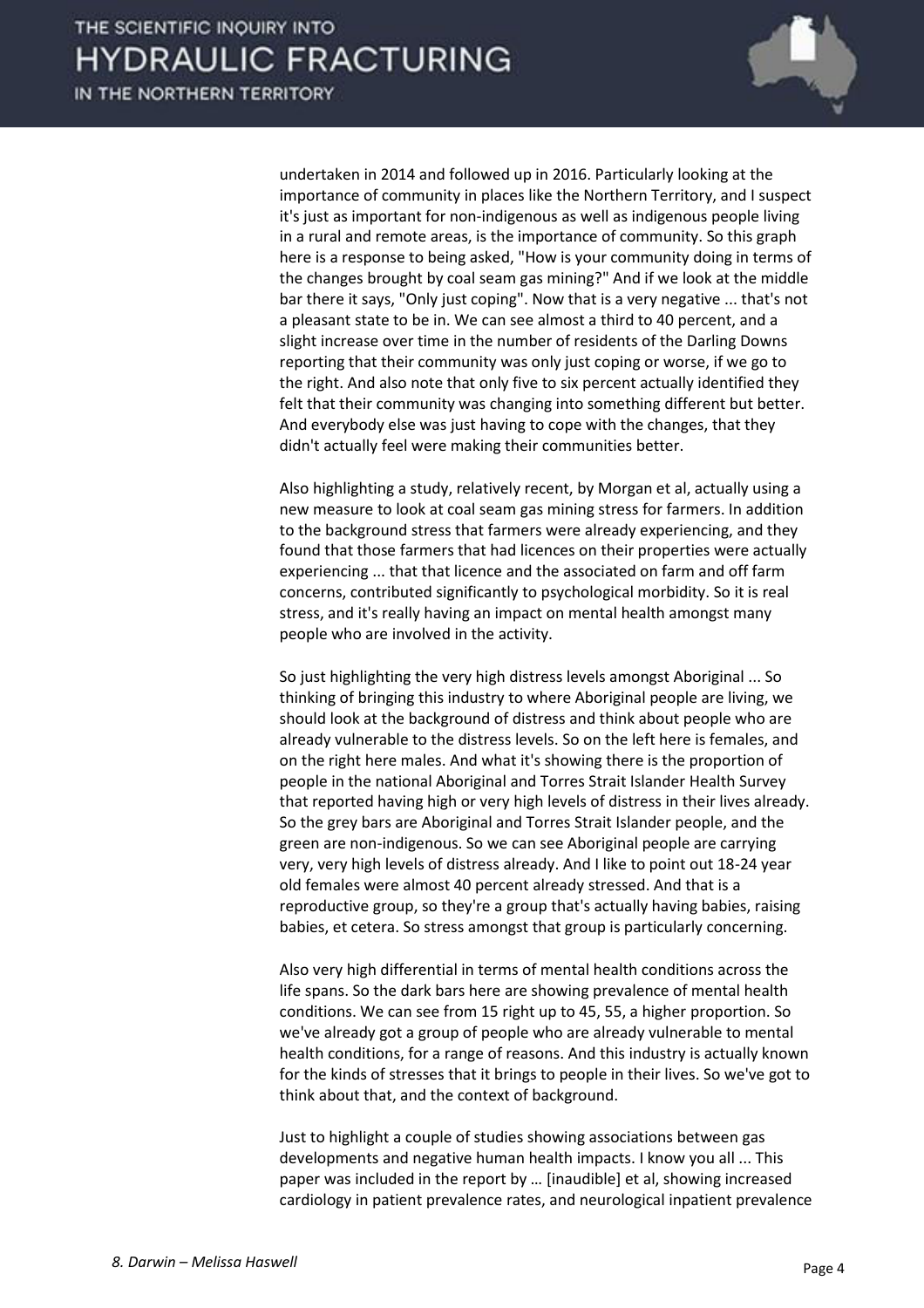rates, and a number of other possible disease presentations that were higher ... presentations in areas with higher activities of drilling according to the postcode. So that's in the report, but if we actually look at hospitalisation rates of Aboriginal people already in the Northern Territory, we can see, if you go to the bottom there, in the jurisdictions comparing Aboriginal and Torres Strait Islander and non-indigenous rates, we see a 5.9 rate ratio. Almost six times higher hospitalizations among Aboriginal Northern Territorians compared to non-indigenous. And that is markedly higher than the rate ratio in the other states and territories.

 So if this was to come, if this potential was actually to be realised, we would be seeing potentially much more differential amongst Aboriginal people in the Northern Territory that might be exposed to those factors associated with higher rates. You can also see there that the rate is ... and a lot of this is chronic underlying diseases, such as kidney disease, diabetes, cardiovascular disease, which are precisely those things that make people more susceptible to toxicological insults, should they occur.

 And then there's a new study in Jemma I noted it in the report, it sort of said something about mixed regarding asthma. But I believe that review didn't capture this study, which is in the Journal of American Medical Association Internal Medicine. It's a very highly rigorous study and they found, looking at 35,508 patients with asthma, stratifying them by where they lived and looking at the rates at which people with asthma went and changed their medication because they needed a different dose. So in low, medium, and high areas of shale gas activity, up to the high there was about a 4.4 increase in the rate of prescription changes as a result, among people who had a high exposure to shale gas production phase.

 Emergency department visits, if you look in the middle column also increase twofold. And even hospitalizations on the left hand side in the high areas, 1.6 to 1.7, 60 to 70 percent higher hospitalizations due to asthma amongst those people who are living close to activities. And this included from the drilling to the stimulation to the production phases.

 And asthma is already a very serious issue for Aboriginal people. And I direct you to this study around respiratory and sleep health in indigenous Australians undertaken by a working party and this is available online. And in discussing asthma, if you look at the third dot point, the overall prevalence of asthma in indigenous people is 16 percent, higher than that in other Australians at 10 percent. The morbidity, the sickness, the debilitation from that asthma is higher, with higher hospitalizations, separation, and days for all age groups. And hospital separation rate was 2.1 times higher for indigenous people. And indigenous people are 3.2 times more likely to die from asthma. So we're talking about more serious complications already, and this industry could potentially, if that study is correct, be exacerbating an already difficult problem.

 And other research as you know, found associations of living nearer to wells with self-reported symptoms; skin, upper respiratory infections. And this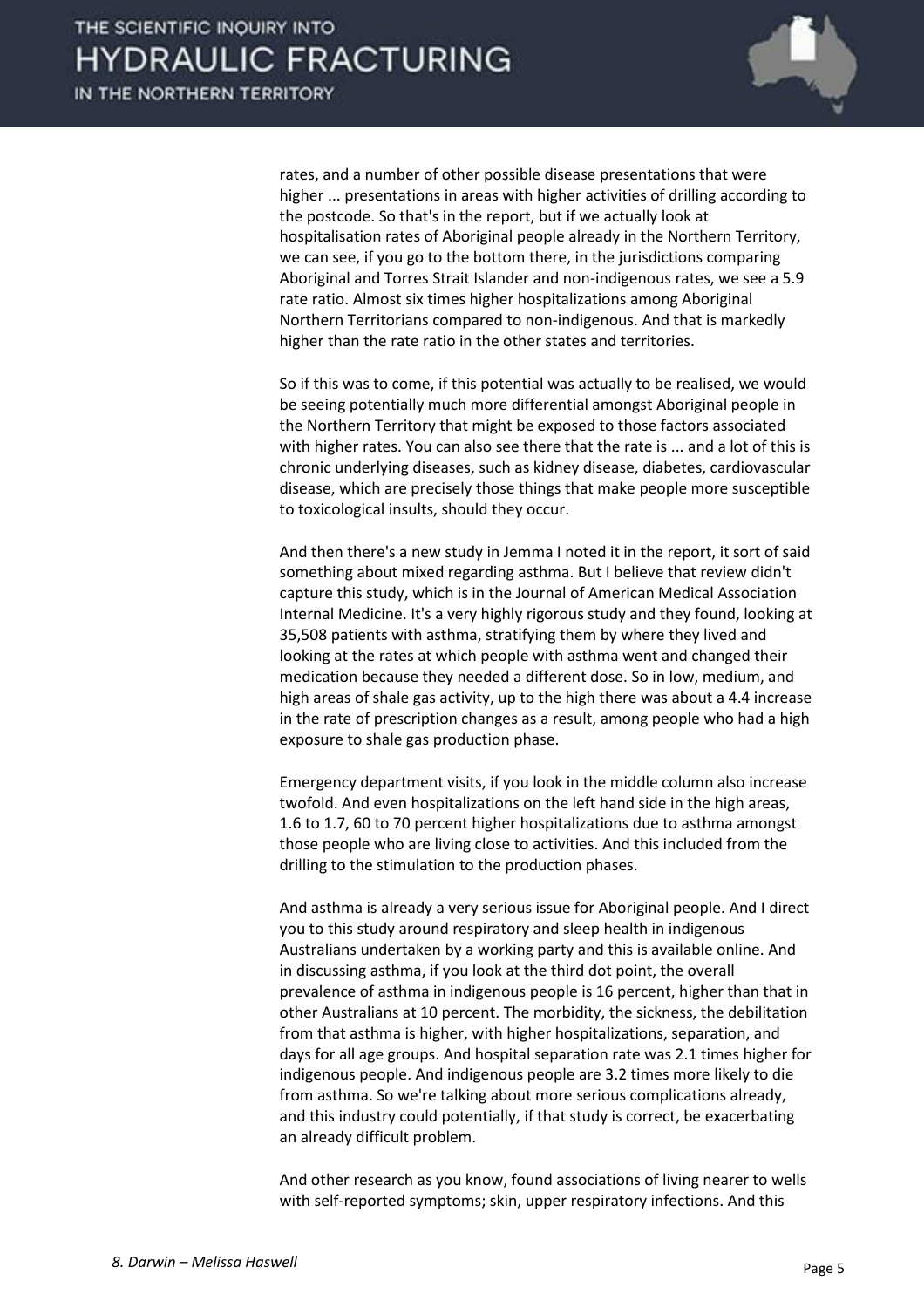

one here actually takes us to another class of study. Those were prevalence cross sectional, this one is actually a highly controlled, case control study looking at migraine, fatigue symptoms, chronic rhinosinusitis, and finding increases of 50 percent higher, of 1.88 percent higher, and for migraine almost twice higher. Among people living closer to the activities. So this takes us to a new level of taking these symptoms that are reported, often by people to each other, seriously.

 And just thinking about local jobs, one of the bonuses perhaps in terms of having this industry in areas ... just to remind us that this is actually an industry that carries a number of risks, particularly for workers. And this review, Eric [inaudible] ... is the leader in the field in the United States, and one of the first things he says is, "We don't really understand these risks well enough". A lot more research needs to be done in the occupational space. And if you look on the right hand side we're particularly concerned ... particularly accepted that silicosis and exposure to various chemicals is a serious under studied occupational health concern. So if we think about Aboriginal people working in those areas and having possibly higher, because of their location, along with underlying chronic conditions, this may be even more detrimental.

 And also the fatality rate of oil and gas workers in the US is seven times higher than the national average. This is a breakdown in 2011. From 2003 to 2013, and if you look there's different colours for the different types of causes of death. So the green arrow on the top is actually transportation. The blue, contact with objects and equipment. Three, fires and explosion. Four, falls. So looking at that high level there in terms of transportation, we can also look at Northern Territory, in which generally already has a problem with road traffic accidents and fatalities. So sorry this is hard to see, but you can see looking at states and territories and looking at the rates per hundred thousand persons in 2010, the Northern Territory had actually 21.33 per hundred thousand persons killed on Northern Territory roads. So we have to think about these additional truck movements, et cetera, in terms of an already high rate of fatalities. Which I'm sure the government's trying to do things to prevent, however it's going up now. It's not coming down. And this is just a paper showing from the United States, increasing traffic accidents associated with shale gas drilling in Pennsylvania.

 So another thing ... oh sorry, I'll move on. And so if we just think about death rates already for Aboriginal people, in the Northern Territory we see the indigenous rate is 2.4 times higher than non-indigenous Northern Territorians. We know that Aboriginal people will be living and moving around in the areas more likely to be in these areas. So these death rates from fatalities we can probably assume will differentially impact Aboriginal people. And also younger people, so this shows also that ... median age, that's the age at death. That half, 50 percent, of Aboriginal people die at. It's in the 50's. So we see here males 53.4, 57.5. So we've already got a lot of people at younger ages.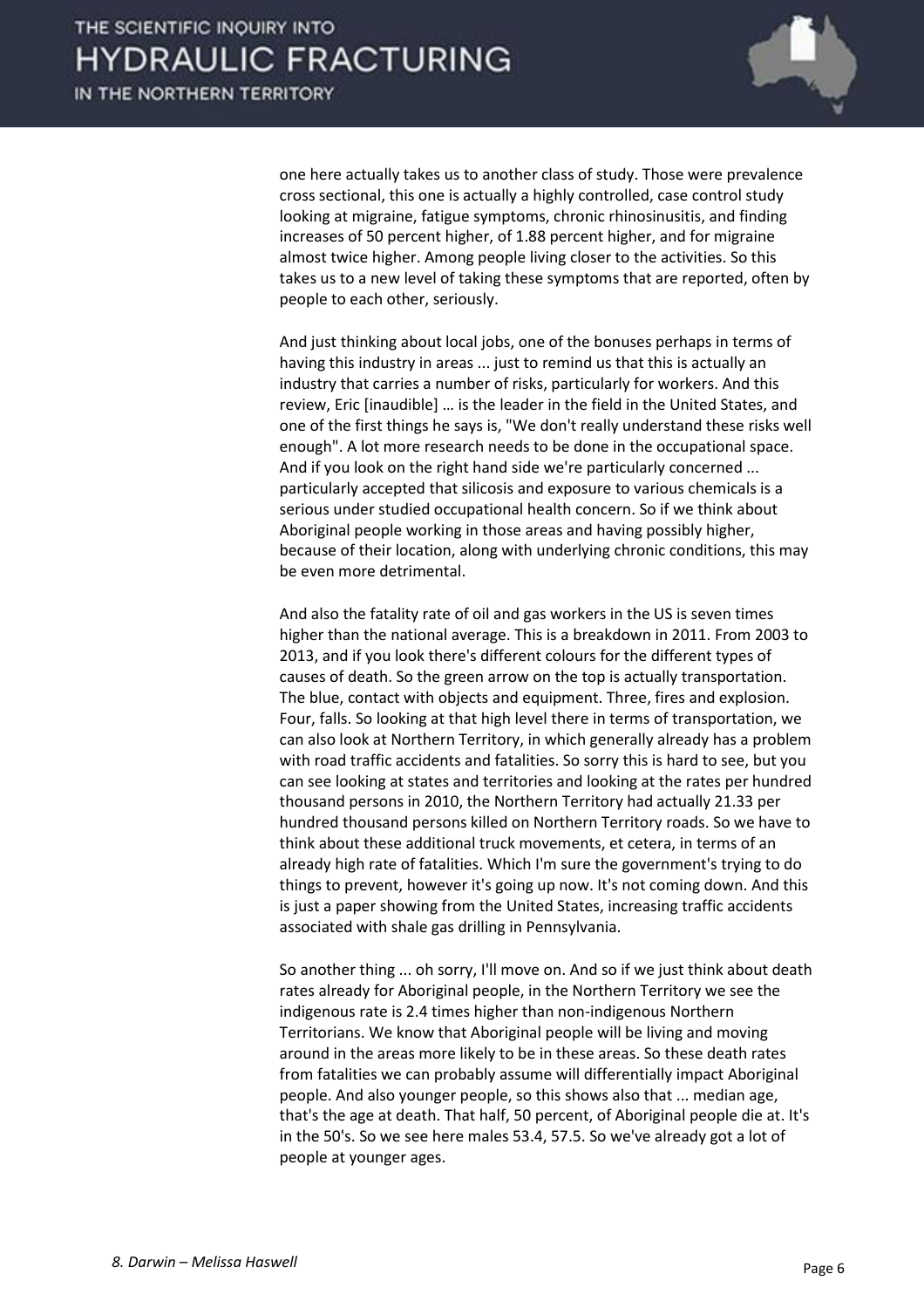

 And just another point about jobs being created. We really have to look, at a serious look, at what kinds of job they might be. Would they be in a already highly dangerous industry? And with the workers carrying perhaps underlying chronic conditions? What other things? Fast food outlets, alcohol outlets. So having more people coming to those areas, could very well bring unhealthy food outlets as well. I think there's been a couple of studies in the United States about that, in these areas where the workers are.

 So just looking at the causes of death around, that are elevated for, or the major causes of death for Aboriginal people, we see coronary heart disease right at the top. Diabetes, lung cancer, chronic respiratory diseases, et cetera, land transport accidents. So these are thing that this industry could very well enhance the risk of.

 And birth outcome studies, so I know that you looked at them in the report. And there's just a number of reasons why during gestation, in infancy and childhood, and amongst foetuses, infants and kids; there's likely to be enhanced sensitivity to the various pollutants. And to the stresses, witnessing conflicts and community division. And we have to remember in Aboriginal communities a very large proportion of the communities are very young children, infants. So this population pyramid shows on the left a much higher proportion of the population is in the young ages that would be potentially more susceptible. And there's a number of studies been done, I'll just quickly ... these have suggested that there may be lower birth weights, higher prevalence of low birth weight. And also higher complications of pregnancy among people living closer to unconventional gas activities. I'll just skip that for time.

 Why should we protect Aboriginal people from an industry that may impact on birth weight and complications? Well, newborns of indigenous mothers, 15.6 percent in the Northern Territory, we already have a high level of low birth weight amongst these groups. The average birth rate is lower, that means the margin between normal birth weight and low birth weight is smaller. And low birth weight is linked to higher death rates, chronic diseases, inhibited growth and cognitive development. And 36 percent of all babies born in the NT were of indigenous mothers. Much higher proportion are born in remote areas, as compared to mostly urban based nonindigenous mothers. So pregnancies are being experienced in remote areas, and we can see this from this graph here. In remote areas, low birth weight is already particularly common among infants of Aboriginal mothers in those areas. And also infant mortality rates again in the Northern Territory, we see rate ratios on the top. Between Aboriginal and non-indigenous members of the state.

 Okay, so I'll just skip that. So that's a very quick run through of why I think we need to be looking at the population when looking at risk assessment. And when we're comparing studies with quite healthy Americans who are exposed to these risks, as opposed to the health status of the people who are most likely to be exposed should the industry proceed in Northern Territory.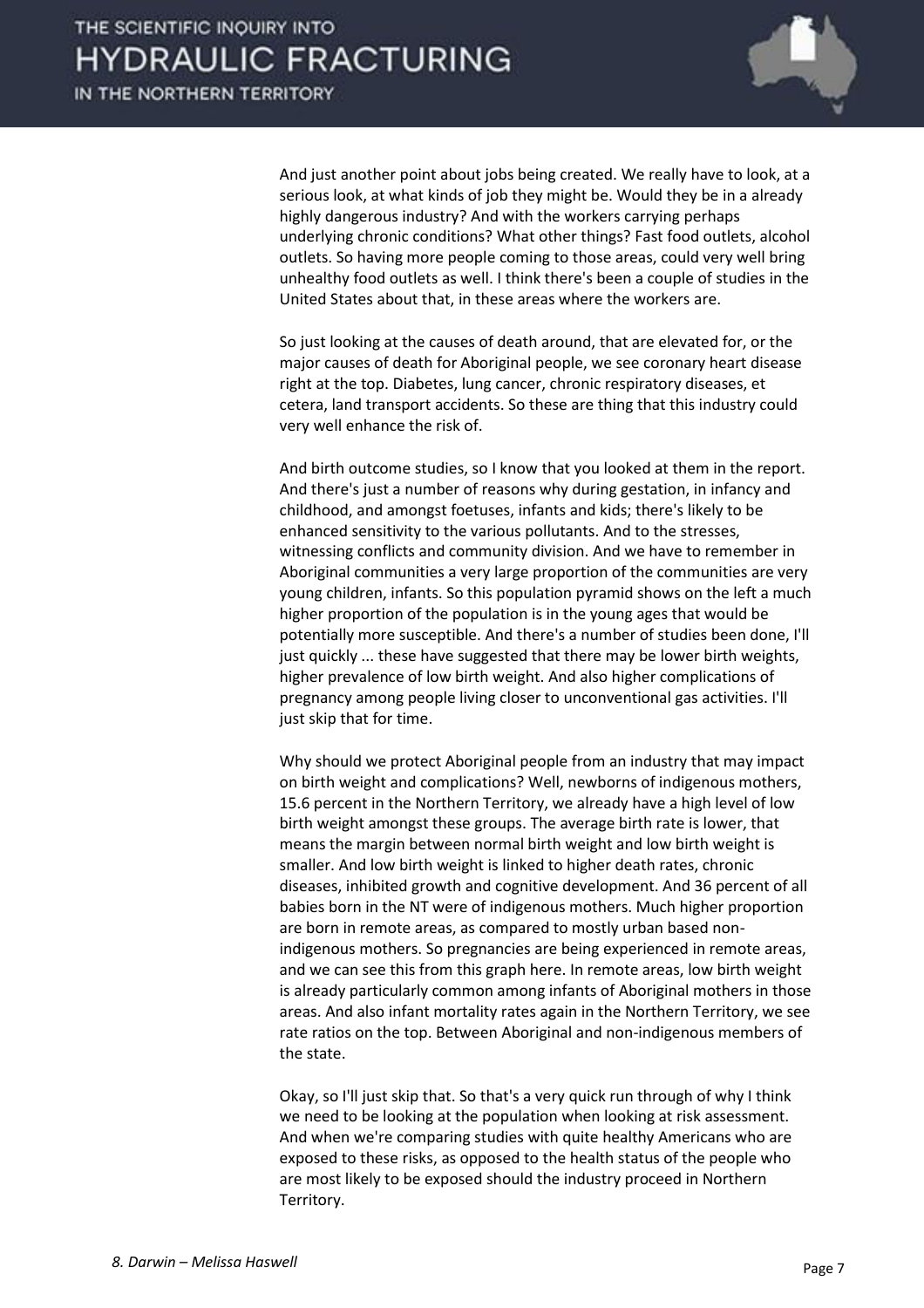

 I would like to just make a quick comment about climate change, I'm sure there are many people talking about climate change, but I think in reading we have to admit that it remains quite controversial exactly how much methane is being admitted, and how much saving we might have between coal and unconventional gas, shale gas. And the question of why are we comparing with coal, why aren't we comparing with other alternatives such as renewable energies? To proceed without clear knowledge of this is a very big health risk. So this is what my message here is that it's a health risk. We know that there are unexpected things happening around greenhouse gas emissions that are probably surprising us around what its contribution might be. And I just wanted to direct you to this report if you haven't seen it, it really reviews all the questions around ... yeah okay. But also to remind you that we are seeing rising temperatures, there's no doubt. And if we look at the Northern Territory, we see a big spot in the middle of the Northern Territory, which is 1.5 degree temperature change already.

 And I was reading around this in the sense of this higher temperatures. It's actually, even though there may be higher rainfall, the higher temperatures particularly if we have vegetation damage, could very well be actually reducing water availability in the Northern Territory into the future.

 And just to remind you, this is the critical decade, if you're aware what we do now will depend on children born today or born even 10 years ago now, whether they'll be seeing a 1.5 to 2.0 degree change, or a 4.0 to 6.0 degree change. Which will be a very, very different world that they'll be trying to survive in. And the critical decade is almost over, there's only three years left to really make those transitions and head downwards. As you can see from this graph here, which is showing the sooner we start heading downwards and head towards de-carbonization, the less steep we're going to have to do. The longer we wait, the longer we plan industries into the future, we'll probably not make it. So the clock is definitely ticking, with severe impacts on human health across all the different diseases that Aboriginal and Torres Strait Islander people, and all of us may experience higher levels. It's a major health issue of our time.

 So if I could just reflect briefly on the process that's being used. I want to commend you for using both, sort of a risk based approach, but also you're talking a lot about precautionary principle. You're thinking about ways in which to consult with communities. So you're doing something like a combination of these two processes in terms of using the core knowledge of environmental health. But when we think about health risk, the decision ... I guess the question that I have is how are you actually going to make the decision, especially with regards to uncertainties or how is the government going to do that? Given that we know that health risk assessment looks at things mostly individually, and mostly in relatively controlled conditions, with the concept that it can be quantified, that we can give rational scientific decisions about safety even in the face of uncertainty and assumptions. And there's a following assumption, that therefore we can protect health and well-being through regulations. So, that's kind of a trail of thinking.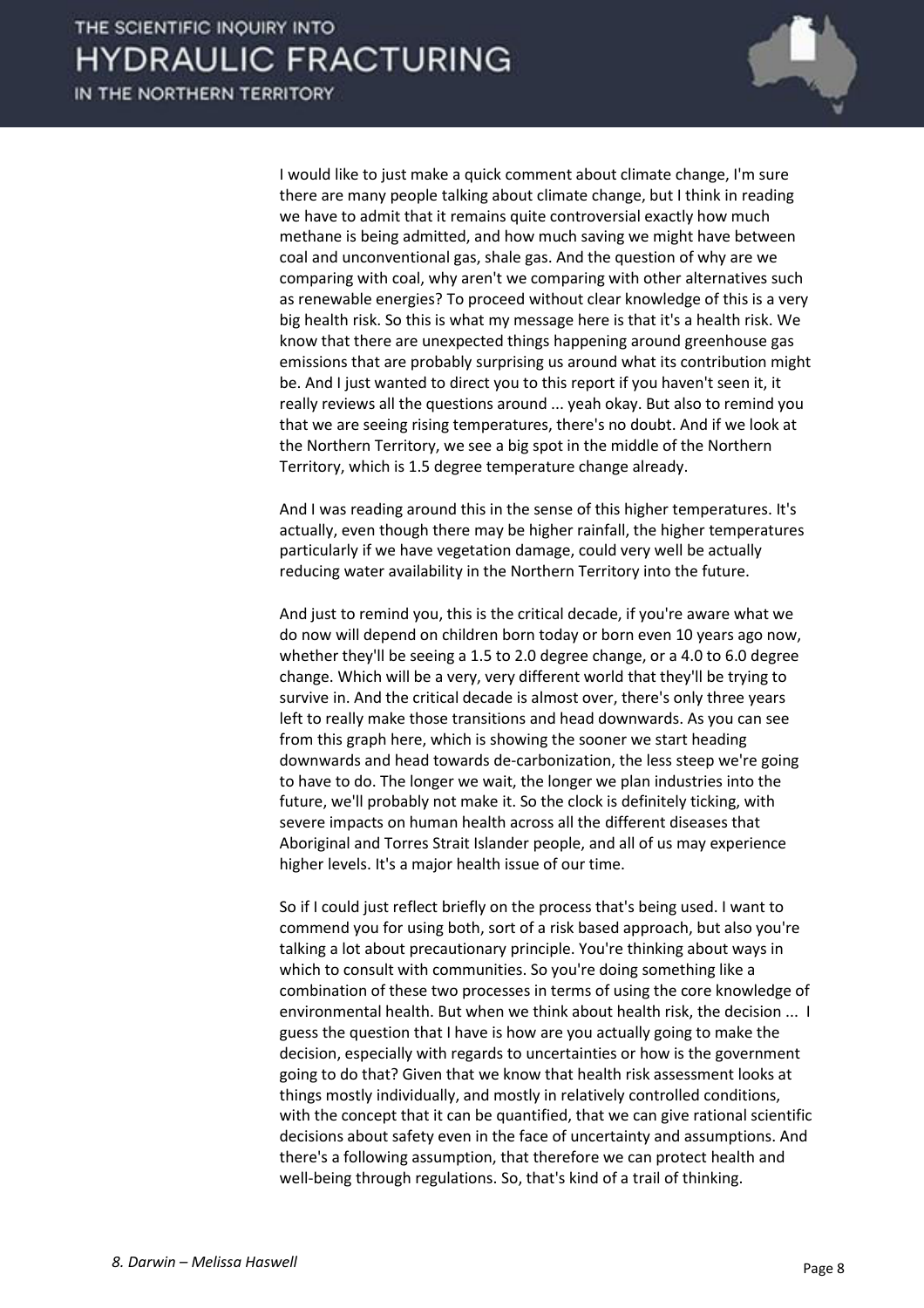

 But when we think about all the different risks and concerns around this industry, ranging from climate to water to economic well-being, agriculture, landscape; actually that's a very complex system that risk assessment might have a difficulty in terms of understanding their interrelationships. So I did this diagram in 2013 with my colleague, and this is where we were hearing what communities were saying. And now in 2017 we could put references around a lot of those things on that. It is very complex, and if we think about it, if even one of those goes wrong, we are in bigger trouble. Water might be fine, but if we've got a loss of economic well-being, et cetera, any one of those can be extremely harmful to health and well-being.

 So what's missing? What kind of fits poorly in risk assessment? Environmental justice and power differentials don't necessarily ... they're actually health impacts of environmental injustice. Indigenous world views and ways of being and doing, the ways people move around, their relationship with the land. Intergenerational trauma, anger and racism, not fitting well when we think about the situations. Vastly different environmental health conditions, multiplicities of vulnerability. Complex interactions, mental health, and things like endocrine disruptors, industries proposing multiple de-centralized potential hazards. And perhaps outpacing human health research, it certainly has so far. And a lack of baseline.

 We've got climate change changing the environment. That means ambient temperatures will be different, there'll be more chemical reactions, there'll be more deluges, there'll be more events that actually enhance both exposure and susceptibility to these potential exposures. Human error and carelessness, and politics, and volatile markets. We have to know that if we're planning for 20 years into the future, there could be very different political landscapes looking at the importance of regulation.

 And I wanted to highlight how important the US is. I know some have said that it may not be relevant, but really we need to prove that. We need to have evidence that it's not relevant. And not just say, "Oh it's over there, not here". We need to actually have a supportive argument in terms of that. And perhaps very importantly, we witness what can happen to protective regulation very quickly in a Western democracy. That has taken us all by surprise, as a lot of this legislation has been challenged. We like the word "enshrined" in legislation. Enshrined makes us feel like it's protected, almost to a religious extent. But we can witness how quickly years of building that legislation can go away.

 So approaches to environmental hazards could take a precautionary approach, or a risk assessment approach. And I just want to highlight a paper, because I think it's really helpful guide in terms of shale gas policies. And the role of ethics argues that policy makers have a prima facie duty to minimise false negatives. And that means not proceeding in the case of shale gas mining if there are concerns. Not to say, "Oh well that's not a good enough study, or that's probably not, it could be this or that". It's important to minimise those because number one, protection from serious harm generally takes precedent over enhancement of welfare. So someone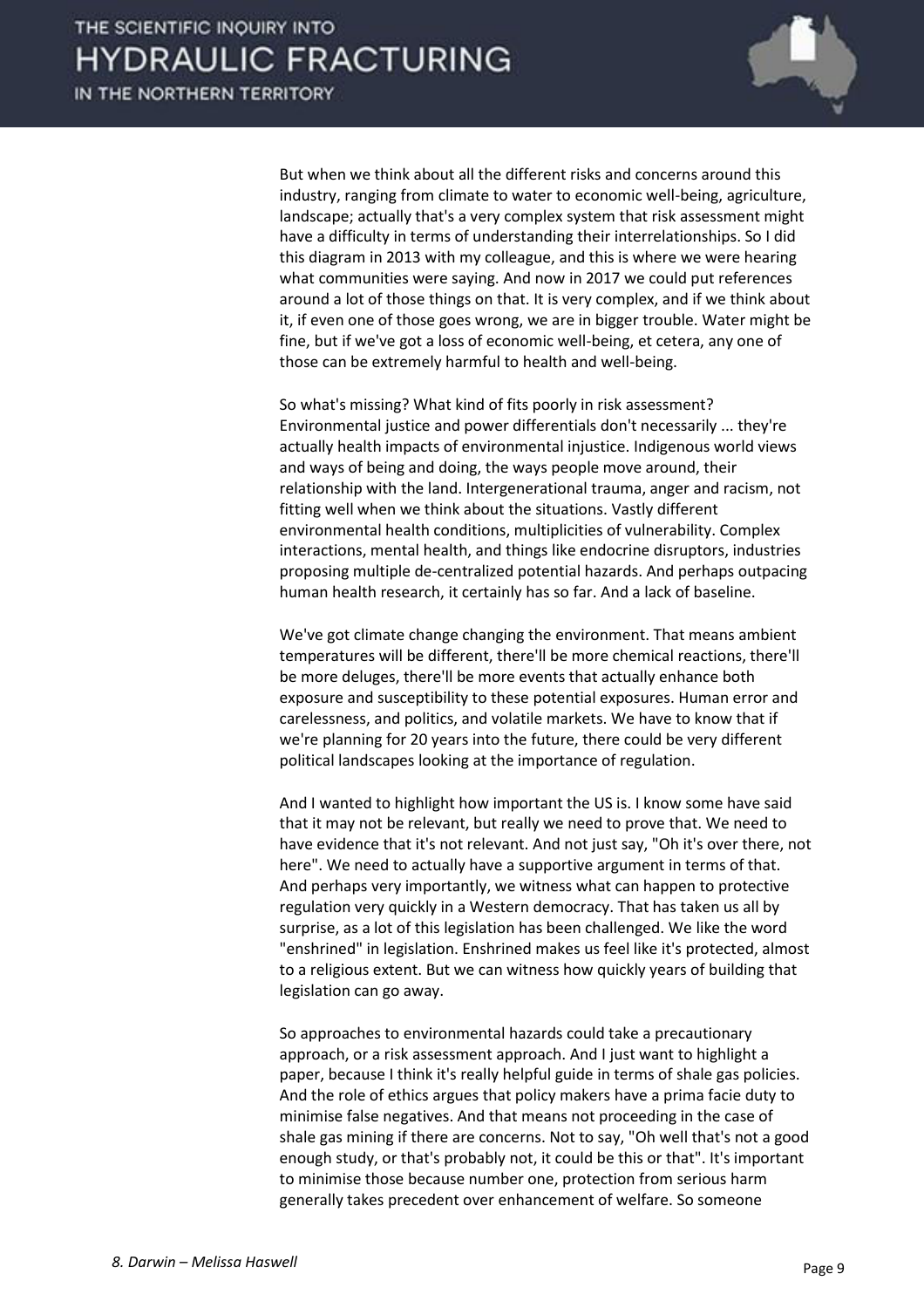getting a quad bike over someone actually getting a mental health issue, that loss is more important in terms of human health than that potential gain.

 Minimising false negatives is more respectful to people's autonomy, it's actually feels their health is protected. And alternative solutions exist that may provide many of the same benefits while minimising many of the harms. So I think that's a really important thing. It would be nice to actually see a comparison between this industry and some other potential industry for the Northern Territory. That might have less risks, less uncertainties, and be more favourable to the climate. And actually help us to achieve those targets and goals we need to. So unproven efficacy of regulation. We've got the word "can", we've got the word "will", we've got the word for "how long". And we've got the word "who pays?". Those are really important when we think about regulation and whether or not they're truly going to protect people and the environment.

 So just to summarise, I've probably raised more questions. But that was kind of my goal, was to maybe help you put together some things that are not quite tied up in your report. And raise awareness of opening eyes to some of the fuller complexities involved in making the right decisions. I know that you are all very much dedicated to that. And health is impacted by all the dimensions you're studying. With painful consequences for those who experience the potential risks and impacts. And science can only go so far, some of these are values questions, the way we make decisions, the way we say it's acceptable or not is very much a value system. And it's also who's winning and who might be losing. And the extent to which we wish to protect, for example, Aboriginal people who have been here for 60,000 years, and also for future generations who we hope will be here for another 65,000 years.

 So I personally urge the government to look for win-win solutions and development and avoid situations, which unconventional gas mining could very well be, where the most vulnerable are actually facing the greatest risks. And where the benefits ... really it's questionable where they will fall. And I'm happy to answer any questions.

is that we didn't really pay a lot of attention to the differential effects on the

| Hon. Justice<br>Rachel Pepper: | Thank you. Any questions? Yes, Professor Priestly?                                                                                                                                                                                                                                                                                                                                                                                                                                                                                                           |
|--------------------------------|--------------------------------------------------------------------------------------------------------------------------------------------------------------------------------------------------------------------------------------------------------------------------------------------------------------------------------------------------------------------------------------------------------------------------------------------------------------------------------------------------------------------------------------------------------------|
| Professor                      |                                                                                                                                                                                                                                                                                                                                                                                                                                                                                                                                                              |
| Brian Priestly:                | Professor Haswell, thank you very much for your presentation. I think it's a<br>very important one. And I hope you'll make available those slides, I had<br>some difficulty reading what was on the slides. I think you've also<br>highlighted the difficulty of keeping up with ever expanding literature on<br>this area. In drafting that particular part of the report on public health, I<br>obviously wasn't able to summarise all of the studies that were done, but to<br>pick out some that I thought provided some light on this particular issue. |
|                                | One thing I will acknowledge that I think has come out in your presentation,                                                                                                                                                                                                                                                                                                                                                                                                                                                                                 |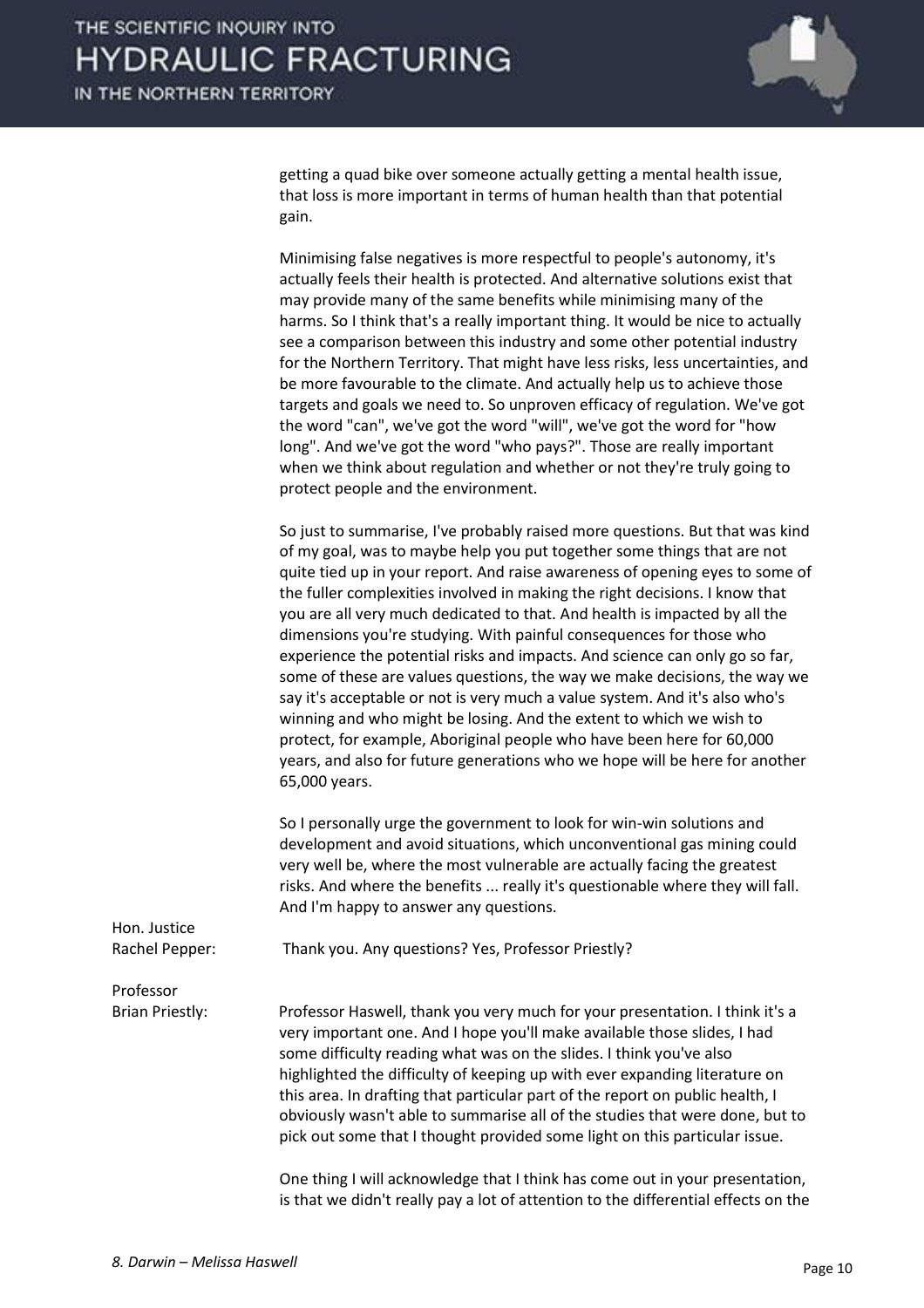Hon. Justice



Aboriginal community in terms of health. Partly because we didn't have the sort of information that you've presented today. So I thank you for presenting that information, I think it'll be useful for us going forward in this. I'd also acknowledge that the approach taken was very much in line with the in health approach to environmental health risk assessment. And you've outlined some other issues that we need to think about as well. So thank you for your presentation.

Rachel Pepper: Yes, Doctor Beck?

Dr Vaughan Beck AM: Professor Haswell, you noted there that it's controversial in terms of greenhouse gases, in terms of the emissions and the savings that can be perhaps achieved when comparing that emissions with coal generation. I just note that in our report we have noted that in the past there's been quite a substantial range of estimates available for greenhouse gas emissions associated with the gas industry. But over time there's been a convergence to those estimates both from top down and bottom up estimates. And so whilst there has been in the past some considerable variation, I think now, and the evidence is in the report I think, that demonstrates that convergence is now coming much closer to consensus. And that from a variety of substantial studies, which is also reported in the paper, the comparison between savings attached to emissions from coal and from ... sorry, the emissions from coal compared to emissions from gas over the life cycle is some ... report there of some studies, which is called harmonisation studies. Some 200 studies that have now converged to represent that there is savings that are attached to greenhouse gas emissions from the use of gas compared to coal.

> So in summary I'm saying that I think there has been in recent times considerable work done that has led to greater convergence rather than divergence of the estimates, and so there is more certainty than ... less uncertainty.

Melissa Haswell: Yes, I think we're playing with fire though. Really I guess that's how I might answer that because, the Aliso Canyon, no one predicted the Aliso Canyon. Everyone is aware of that major accident, which took months in California to ... A well blowout was connected to a storage, and actually methane leaked out of the canyon for a couple of months before they were actually able to stop it. And it actually made a significant increase in greenhouse gas emissions for California at that time. So, and there are about 200 storage facilities, something like that, that are not well regulated, et cetera. So we can have surprises when we have oil spills, no one expects them to happen, but single events can actually make enormous differences. So I think we've got to factor that in. And super emitters, at least in that ... in Melbourne report it was talking about that we have no idea about why some super emitters are the way they are and what the situation in Australia would be. And once you've let it out it's gone, and I know there's controversies over the Condamine River bubbling, and whether that's included.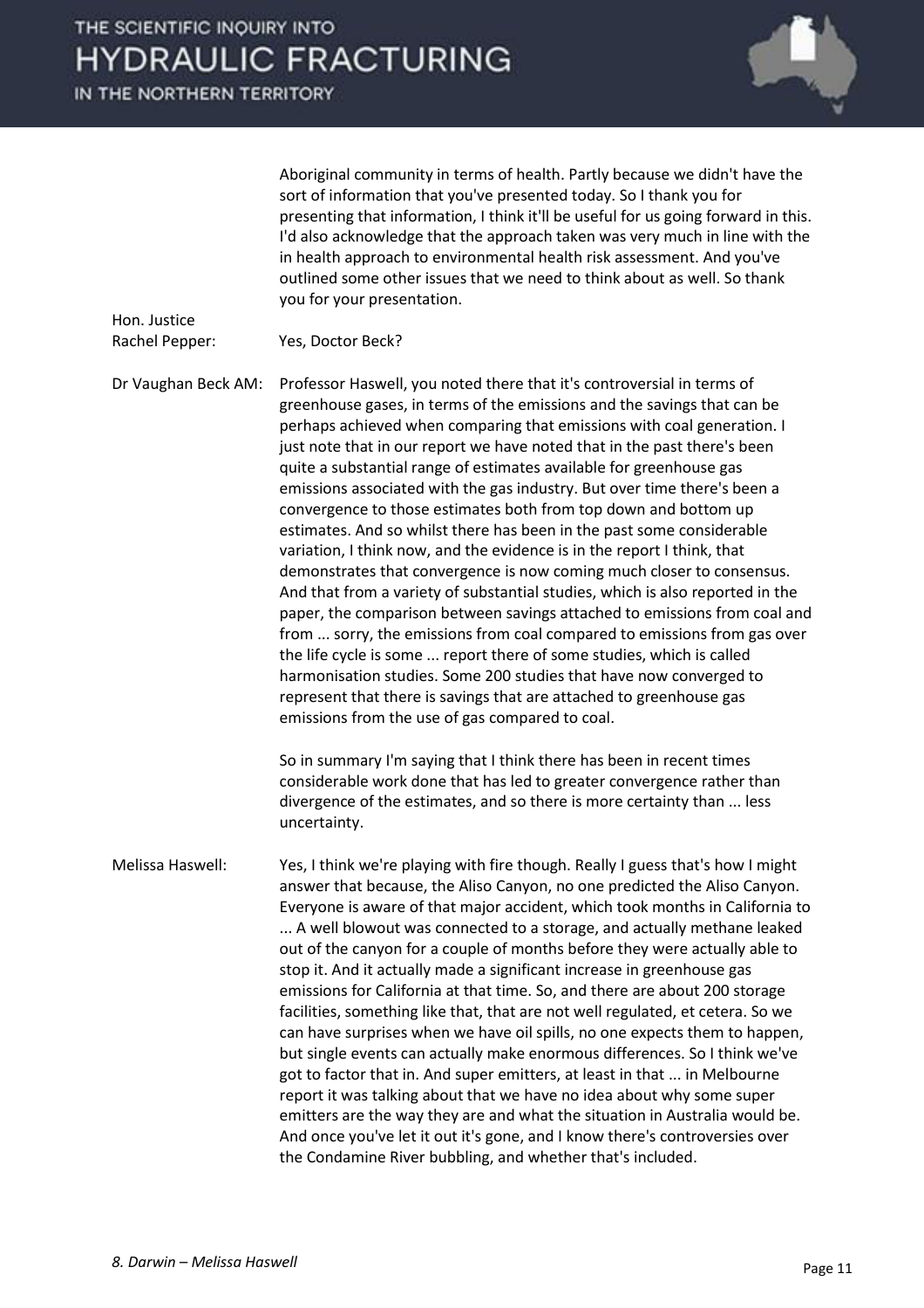Hon. Justice

Hon. Justice



 So there's a lot of ... but I guess the other thing is, cleaner but how much cleaner? And when we look at the rate that we actually need to change, is it giving us what we actually need? Or is it actually competing out, whether it's politically or ... scientists aren't doing it, but it is being used potentially to compete out energies that will actually take us into the future. And give us a chance in terms of not having situations of climate disaster.

Rachel Pepper: You should just know in relation to the Condamine River, CSIRO recently, well actually not recently, some months ago now, it's only just been picked up by the Queensland papers, released a fact sheet based on their studies that shows it's a naturally occurring ... most likely a naturally occurring phenomenon. The bubbling of the Condamine River, seeping through the coal beds located very close to the river.

Melissa Haswell: I did note a paper, you might have seen something that actually took that into consideration, but the fact that we can't rule out phantom wells that weren't actually recorded, because there are many around that area. And also depressurization. So Stuart Khan, has written recently on that, suggesting that it's still up in the air as to whether that is anything.

Rachel Pepper: Yes, Doctor Beck?

Dr Vaughan Beck AM: You mentioned just then about super emitters, and they do exist, there are other sources as well. In the paper that we referenced, Littlefield 2017, they've taken those into account in producing estimates from the oil and gas ... sorry, from the natural gas industry in the United States. So they have been quantified, they are included in the estimates, and they can contribute up to about 15 percent of total emissions.

Rachel Pepper: Yes, Professor Hart?

Professor

Hon. Justice

Barry Hart AM: Thank you for your extensive review of health and well-being issues. I had two questions. The first one related to the relevance of some of the American information that you provided. I suppose relevance from the perspective of proximity. I'm just thinking about the huge developments over there, very close wells, close to townships and so forth, compared with, if indeed that goes ahead, and then too what is likely to be there. Would you like to comment on that?

Melissa Haswell: Yes, so obviously the closer you are to the operation the more different types of ... you'll be exposed to all of the potential risks from climate change right up to what you're breathing. And certainly living further away is beneficial. However, in my view until you know what's going to happen ... I believe the last speaker spoke about where will the wells be, what sorts of protection will you have for residents in terms of how close the proximity is. I'm sure in the United States people didn't expect to have a well in their backyard when it all began. In order to ensure protection of places, when the industry actually says, "Well, that's where the sweet spot is". How are you going to deal with ensuring that there aren't people that are living within proximities. So surely it's better to be further away most definitely.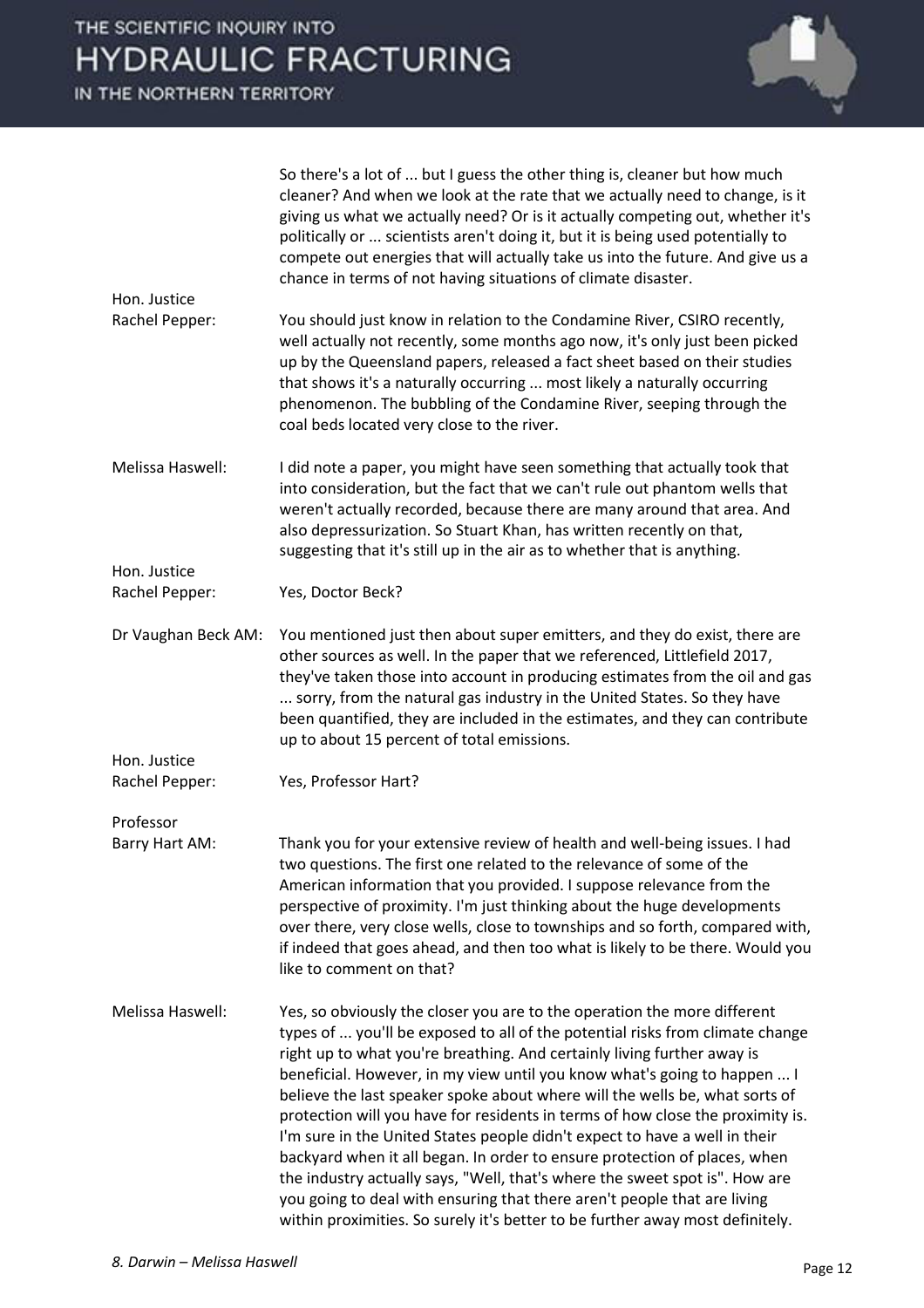IN THE NORTHERN TERRITORY



|                                | But the trucks, the changes in the communities, the visual, the noise, et<br>cetera. Going to places that used to be quiet and now it's not, there's this<br>constant reminder, many things will be the same.                                                                                                                                                                                                                                                                                                                                                                                                                                                                                                                                                                                                                                                                                                                                                                                                                                                                                                                                                                                      |
|--------------------------------|----------------------------------------------------------------------------------------------------------------------------------------------------------------------------------------------------------------------------------------------------------------------------------------------------------------------------------------------------------------------------------------------------------------------------------------------------------------------------------------------------------------------------------------------------------------------------------------------------------------------------------------------------------------------------------------------------------------------------------------------------------------------------------------------------------------------------------------------------------------------------------------------------------------------------------------------------------------------------------------------------------------------------------------------------------------------------------------------------------------------------------------------------------------------------------------------------|
| Professor                      |                                                                                                                                                                                                                                                                                                                                                                                                                                                                                                                                                                                                                                                                                                                                                                                                                                                                                                                                                                                                                                                                                                                                                                                                    |
| Barry Hart AM:                 | Second one relates to that, you put up, urging the NT government to look<br>for win-win situations. I was just thinking that particularly you identified very<br>much the vulnerability of the indigenous population. But you didn't really<br>give us any assessment of whether you felt that those issues could be<br>addressed or whether they are such a magnitude that they could not be. So<br>can you give us some examples of what you would see as a win-win?                                                                                                                                                                                                                                                                                                                                                                                                                                                                                                                                                                                                                                                                                                                             |
| Melissa Haswell:               | Certainly an industry that didn't bring in potential exacerbations of already<br>existing health impacts. Especially for pregnant women. Every place in<br>Australia is trying to ensure healthy pregnancies. And the sensitivities at that<br>time really need to be taken into consideration. I mean, I wish that we<br>would hurry up and go renewable. Because when I look at the climate<br>change, the changes in the climate  we are warming and we're warming<br>very quickly. And I think methane in particular, there's a school of thought<br>that we should be using the twenty year not the hundred year, because we<br>are in it right now in terms of that split. Three years is not a long time to get<br>ourselves organised to be able to come down. I think the longer we cling on<br>to fossil fuels, the more unlikely it is that we're actually going to make it.<br>And that's going to have massive, massive health and well-being impacts. So<br>I don't think we should be playing with fire, I think we should actually be<br>committing ourselves to those technologies that take us out of there, and<br>we're not quibbling over if it's one percent or two percent. |
|                                | I think Australia could do a lot better in terms of looking at these transitions<br>and getting us all onto a plan that will really help us not just meet targets,<br>but actually exceed them. Because other players might get out of the game,<br>which means we've really got to  if we want to protect future generations,<br>we've all got to do our part. It's up to each and every one of us as individuals<br>in our decision-making and letting people know, we are really, really close to<br>losing the opportunity to influence the decision.                                                                                                                                                                                                                                                                                                                                                                                                                                                                                                                                                                                                                                          |
| Hon. Justice<br>Rachel Pepper: | Yes, Doctor Andersen?                                                                                                                                                                                                                                                                                                                                                                                                                                                                                                                                                                                                                                                                                                                                                                                                                                                                                                                                                                                                                                                                                                                                                                              |
|                                |                                                                                                                                                                                                                                                                                                                                                                                                                                                                                                                                                                                                                                                                                                                                                                                                                                                                                                                                                                                                                                                                                                                                                                                                    |
| Dr Alan Andersen:              | Yes, I've just got a follow up question about the proximity issue and the<br>relevance of the US experience to what might occur here in the NT. So you<br>showed a lot of statistics comparing health outcomes of people close to<br>wells and other infrastructure with those that weren't. What is typically<br>defined in those studies as close? Or distance?                                                                                                                                                                                                                                                                                                                                                                                                                                                                                                                                                                                                                                                                                                                                                                                                                                  |
| Melissa Haswell:               | I'd feel more comfortable if I had them right now and I could  Yeah, yeah.                                                                                                                                                                                                                                                                                                                                                                                                                                                                                                                                                                                                                                                                                                                                                                                                                                                                                                                                                                                                                                                                                                                         |
| Dr Alan Andersen:              | Yeah, just some indication What are we talking?  Do you think?                                                                                                                                                                                                                                                                                                                                                                                                                                                                                                                                                                                                                                                                                                                                                                                                                                                                                                                                                                                                                                                                                                                                     |
| Melissa Haswell:               | I know that the birth outcome  so, the McKenzie study in Colorado was 10<br>miles, so that's 16 kilometres. There's not a particularly strong study<br>methodologically, but it should be explained why was there a higher rates of                                                                                                                                                                                                                                                                                                                                                                                                                                                                                                                                                                                                                                                                                                                                                                                                                                                                                                                                                                |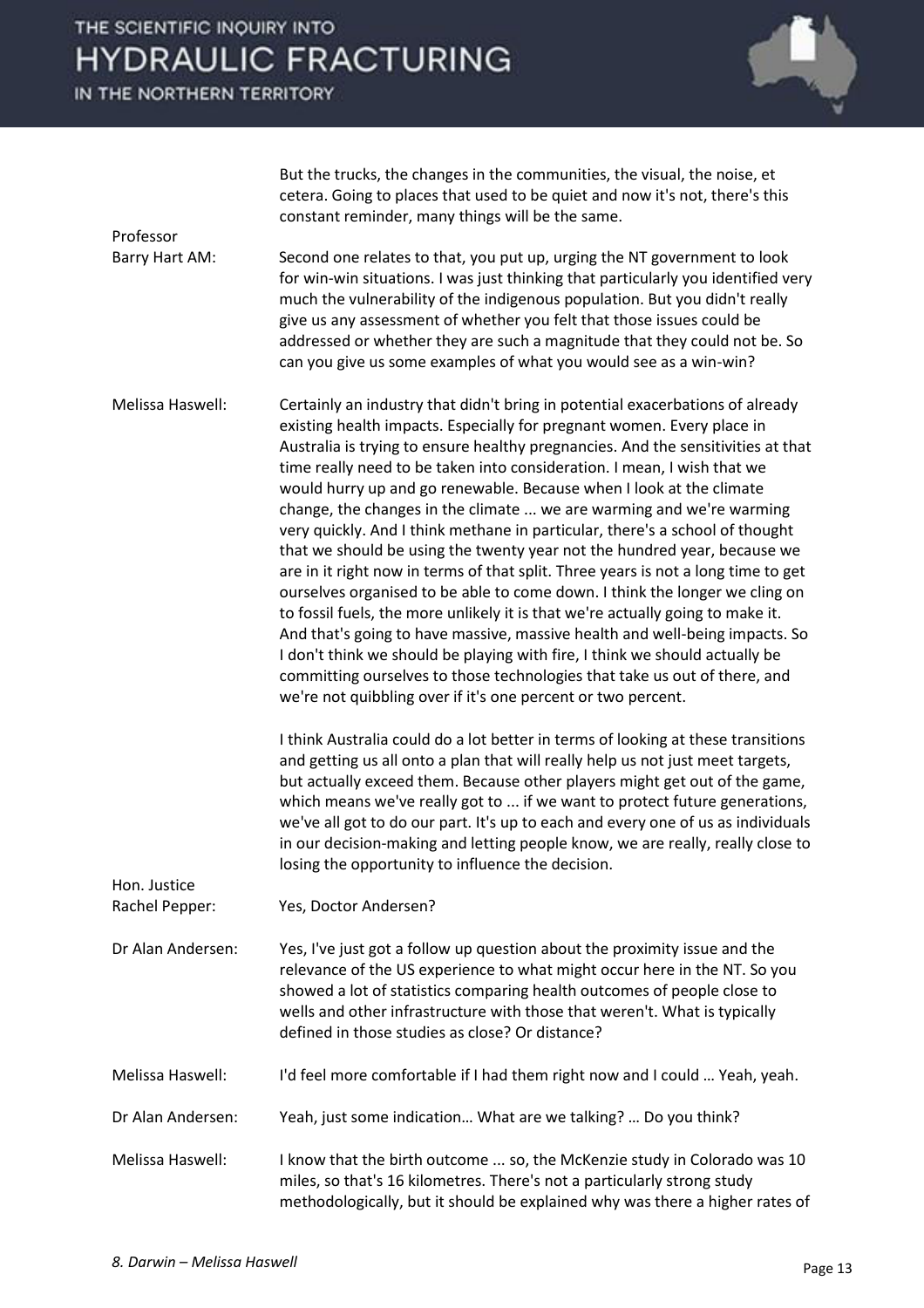IN THE NORTHERN TERRITORY



certain birth defects in that group. I think they're not even at a point to really know that point of where it's safe and where its not. I flicked through one slide that actually looked... a study around lower birth weights and they plotted actual distances from the wells and I think it was like 4 kilometres. Something like that.

- Dr Alan Andersen: Yes, I was going to ask, some of these studies looked at distances and then being able to identify when an effect kicks in
- Melissa Haswell: Yeah, but I think again, nobody anticipated that they would be I think 500,000 wells and 15.3 million people living within a mile of them. No one would have said that's okay. It happened and it happened for a whole range of reasons. It happened in different states with different regimes et cetera, but it happened. So, I think to stem what I... to actually hold onto your regulation when you've got a lot of pressure from industry, we shouldn't overlook the fact that the political and the pressures that will experience by the government to relax this, I've already put in this much, the more the industry is in, the more powerful they're going to feel about making circumstances favourable for them.

Hon. Justice

Doctor Ritchie? Rachel Pepper:

Dr David Ritchie: Thank you Professor Haswell. I guess the high levels of stress and associated morbidity in remote aboriginal communities is very well documented. One of the reasons for that is attributed to the general lack of purpose, lack of engagement in the economic and political life of the nation and that the idea of having industries like this give potential for employment. That's one of the reasons governments are interested in doing it. The... we have received quite a lot of anecdotal... and it seems intuitively right. Evidence that the stresses of... in a community that is very closely linked to the.. you know, having places of significance in the landscape that they're obliged to look after. The stresses created by losing control of that would be on top of the existing stresses but we haven't... are not aware of any studies or any research that's specifically dealt with. And I just wondered that you were had... firstly just commenting on the idea of whether this does offer any potential in your view for solving the first problem. But secondly, any research that you could direct us to that would help us with the second problem.

Melissa Haswell: Yes, a particular interest of mine is actually empowerment. But empowerment in a trauma informed way. So, there's two ways you can actually work with communities. You can work from their stomach, like give them a job or you can work from the heart and you can work from strengths and you can actually work with and strengthen that person to be living their values. So there's... it's an interesting... it's a very interesting area. Unfortunately we... we start and then we stop. We don't actually have the long term commitment to be able to enable developments that are actually based on empowerment to grow and sustain. I think community renewables is one and I think we're going to see a lot of studies that have actually shown that communities are proud of their renewable energy initiatives, it's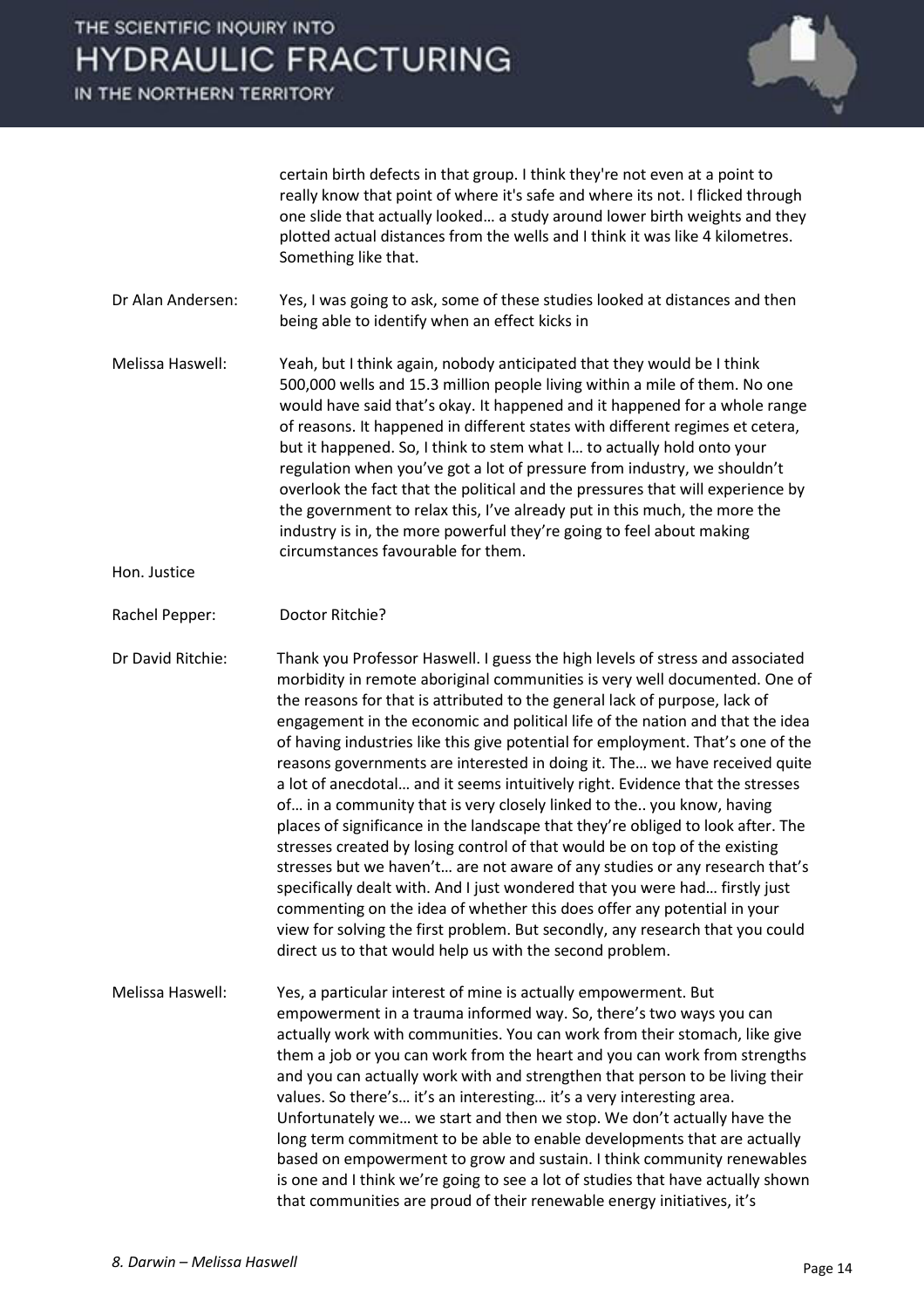IN THE NORTHERN TERRITORY



brought some jobs et cetera. So, I'm probably not answering this as well as I could.

- Dr David Ritchie: Could I just put [inaudible] a bit more precisely have you ever seen or are aware of any situation where basically an extractive industry like this has brought benefits that you believe have made things better in that background level of stress or just for a community? Is there any evidence that is has anywhere?
- Melissa Haswell: I can get you a systematic review because I read one recently and it is about the small community based mining around the world that actually does have positive outcomes for people. But not the great big operations that people don't have... they might try for a job or... But I went to a tour in Pennsylvania and New York with South Australians a couple of years ago with a farmer David Smith and we were... I've lost my train of thought.. Sorry, I lost my train of thought.
- Dr David Ritchie: I suppose just given that governments are trying to solve the big problem and that this offers a potential, do you think that there is any evidence that this could solve the bigger... the same problem that it could be also exacerbating. So we've got to, is this going to make it worse or is it going to make it better? And we're getting a lot of... we're having evidence for both sides really. It's going to make it worse and we're also getting from industry and from government we think it's going to make it better.
- Melissa Haswell: So, I was going to actually say... the thought came back... was the fact that I, we visited a well sight in Pennsylvania and all the workers were from Texas. So they're highly trained, highly skilled, they move around, they live on site 24/7 right next to the well heads. It was quite incredible. And three weeks on, three weeks off. And I think some of the occupational health risks there really do need to be looked at seriously. So, even in America where you have high levels of education, you would have local people with degrees from Pennsylvania Universities, even there, the team... it was cheaper probably to train a team and fly them all around. So it will come down... and I think that happening to some extent in terms of indigenous numbers of employment in mining is that they're fly in fly out, they're not local, they're people from the cities going out to rural, remote areas.

I see, personally, I see little chance that it's going to make a difference. There might be a construction phase, but often times I think we haven't even gotten aboriginal people properly with training and qualifications to be building houses. How are we going to get them training to a level where they can work in an industry like this safely? So there'll be extra safety precautions.

Dr David Ritchie: Thank-you.

Melissa Haswell: You're welcome.

#### Hon. Justice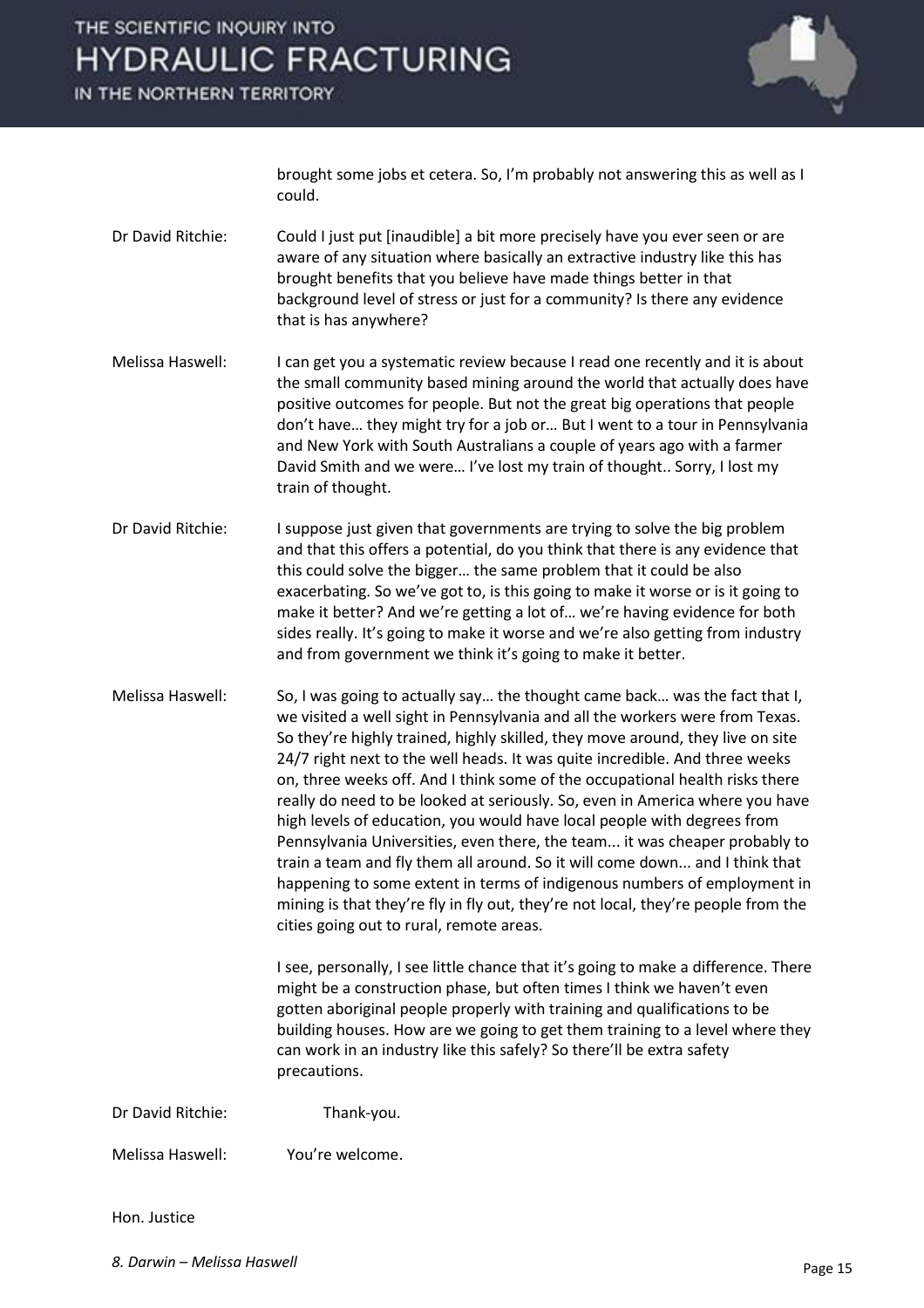IN THE NORTHERN TERRITORY



| Rachel Pepper:                 | Yes, Dr Jones.                                                                                                                                                                                                                                                                                                                                                                                                                                                                                                                                                                                                                                                                                                                                                                                                                                                                                                                                                                                                                                                                                                                     |
|--------------------------------|------------------------------------------------------------------------------------------------------------------------------------------------------------------------------------------------------------------------------------------------------------------------------------------------------------------------------------------------------------------------------------------------------------------------------------------------------------------------------------------------------------------------------------------------------------------------------------------------------------------------------------------------------------------------------------------------------------------------------------------------------------------------------------------------------------------------------------------------------------------------------------------------------------------------------------------------------------------------------------------------------------------------------------------------------------------------------------------------------------------------------------|
| Dr David Jones:                | Ms Haswell, when we visited the CSG fields in Queensland last week, we<br>received I guess anecdotal evidence that the flaring's seemed to be the<br>cause of some of these symptoms. In fact we received probably more<br>comments about that than any other thing, water quality and so on, was this<br>flaring, whether it was a visual impact on the landscape or whether is was a<br>chemical fall out plume that was extending from these [inaudible]. Have<br>you've seen much, subjective evidence of a commentary of this particular<br>issue?                                                                                                                                                                                                                                                                                                                                                                                                                                                                                                                                                                            |
| Melissa Haswell:               | Yep, so compressor stations in particular are doing a lot of flaring because if<br>they get too much, there's a blockage up there they're got to burn it. And<br>compressor stations are known to be particularly hazardous from the<br>processing as well as the flaring. As well as all the machinery, the diesel<br>engines et cetera, so that particular situation is and it's also in your face<br>and multiple times, but according to what the supply is doing. But in terms<br>of the flare itself, so the other part of your questions, it's amazing because<br>most of the studies have been done in Nigeria where they actually are<br>extracting oil and they don't want the gas. So, they're actually flaring<br>massive quantities of gas which is actually putting black soot on ice and<br>exacerbating climate change two ways. But there is not enough study about<br>flaring and the different components, it depends on the gas quality, if you've<br>got impurities it's not fully combusted it's [inaudible] so I think that would<br>be something that definitely should be looked at. It's a research gap. |
| Dr David Jones:                | One of the specific [inaudible] mentioned was formaldehyde.                                                                                                                                                                                                                                                                                                                                                                                                                                                                                                                                                                                                                                                                                                                                                                                                                                                                                                                                                                                                                                                                        |
| Panelist:                      | Huge.                                                                                                                                                                                                                                                                                                                                                                                                                                                                                                                                                                                                                                                                                                                                                                                                                                                                                                                                                                                                                                                                                                                              |
| Dr David Jones:<br>one?        | Which we found to be fairly puzzling. Do you have views on that particular                                                                                                                                                                                                                                                                                                                                                                                                                                                                                                                                                                                                                                                                                                                                                                                                                                                                                                                                                                                                                                                         |
| Melissa Haswell:               | Yes, so there's a [inaudible] from the Darling Downs but there's also a study<br>from the US which showed exceedances of formaldehyde, hydrogen<br>sulphide, so their by products of the activities.                                                                                                                                                                                                                                                                                                                                                                                                                                                                                                                                                                                                                                                                                                                                                                                                                                                                                                                               |
| Hon. Justice<br>Rachel Pepper: | Second last question and then last question with Dr Beck. You mentioned<br>traffic and problems with obviously, I'm aware of the studies that indicate<br>that the traffic incident rate ad road fatality rate is much higher than<br>Northern Territory than elsewhere in Australia. Are there any studies that<br>you are aware of in Queensland that have documented any increase or<br>perhaps neutral effect or decrease or whatever it may be effect on traffic<br>and traffic related incidences as a result of the CSG operations there?                                                                                                                                                                                                                                                                                                                                                                                                                                                                                                                                                                                   |
| Melissa Haswell:               | There is a very serious lack of studies in Queensland. So the industry is about<br>ten years old now and there has been a very adhoc kind of report written by<br>Queensland Health which kind of gathered together what they had. And to                                                                                                                                                                                                                                                                                                                                                                                                                                                                                                                                                                                                                                                                                                                                                                                                                                                                                          |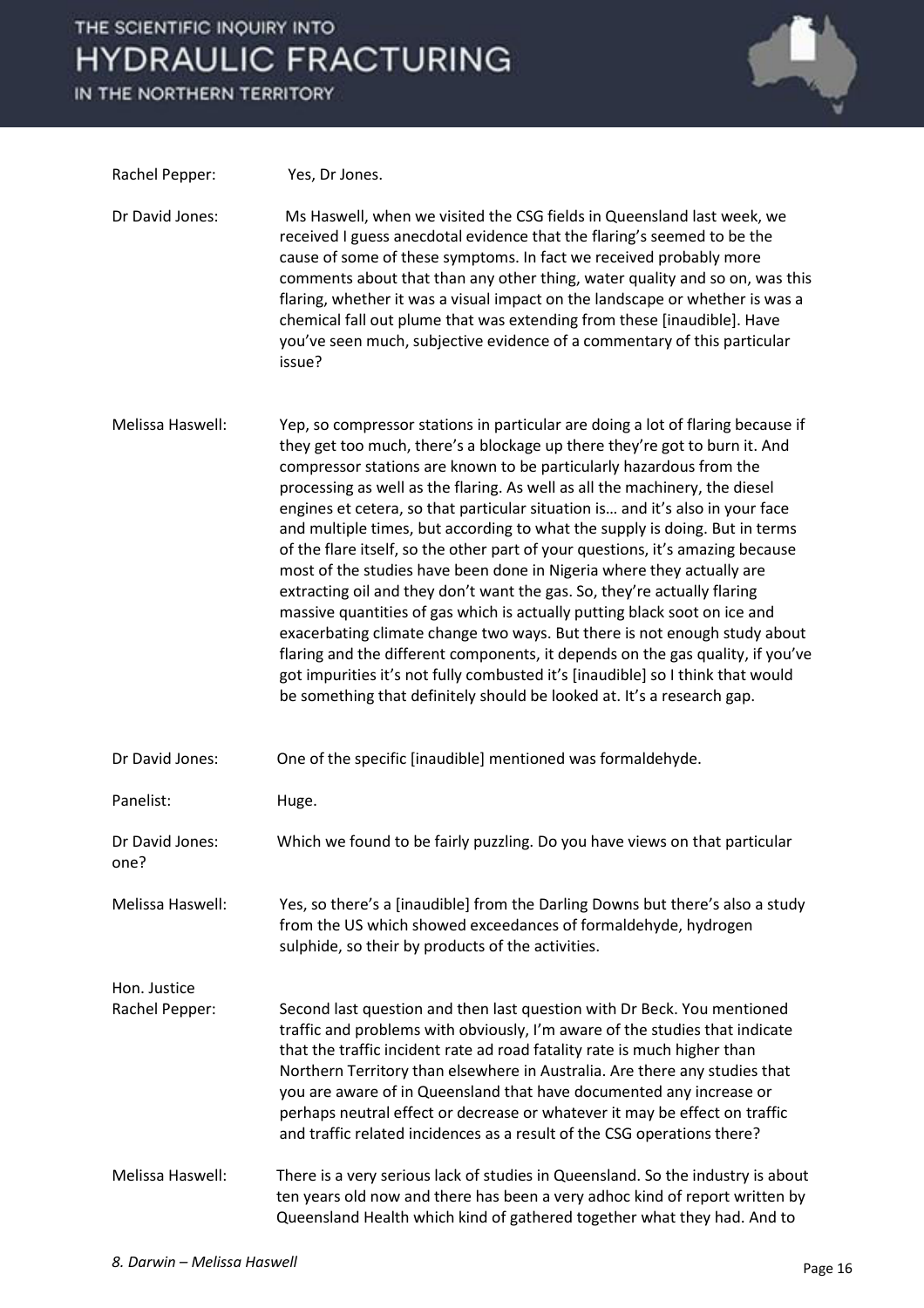

date, there's been a number of PHDs looking at different social aspects et cetera but there has been no health study. The report called for the health... it said that it was not sufficient to be able to address the issue, that there should be a study of emissions and monitoring as well as the mental health impacts. And that is, I believe that CSIRO is sort of planning that now, ten years later.

| Hon. Justice<br>Rachel Pepper: | Focusing just on traffic though, so the answer is no there hasn't been?                                                                                                                                                                                                                                                                                                                                                                                                                                                                                                                                                                                                                                                                                                                                                                                                                                                                                                                                          |
|--------------------------------|------------------------------------------------------------------------------------------------------------------------------------------------------------------------------------------------------------------------------------------------------------------------------------------------------------------------------------------------------------------------------------------------------------------------------------------------------------------------------------------------------------------------------------------------------------------------------------------------------------------------------------------------------------------------------------------------------------------------------------------------------------------------------------------------------------------------------------------------------------------------------------------------------------------------------------------------------------------------------------------------------------------|
| Melissa Haswell:               | No, not that I know of.                                                                                                                                                                                                                                                                                                                                                                                                                                                                                                                                                                                                                                                                                                                                                                                                                                                                                                                                                                                          |
| Hon. Justice<br>Rachel Pepper: | Thank you. Sorry, Dr Beck last question.                                                                                                                                                                                                                                                                                                                                                                                                                                                                                                                                                                                                                                                                                                                                                                                                                                                                                                                                                                         |
| Dr Vaughan Beck AM:            | I was just following up on the discussion with venting and sorry, flaring<br>because with operations there are three options that can take place. One is<br>preventing, the other one is                                                                                                                                                                                                                                                                                                                                                                                                                                                                                                                                                                                                                                                                                                                                                                                                                         |
| Melissa Haswell:               | Yes, you bet.                                                                                                                                                                                                                                                                                                                                                                                                                                                                                                                                                                                                                                                                                                                                                                                                                                                                                                                                                                                                    |
| Dr Vaughan Beck AM:            | That's right, exactly. Then there's flaring, and the third option which is now<br>coming into is actual capture and taking the gas into the gathering system.<br>So, from an environmental point of view moving from venting through to<br>capture is a much better series of progressions and the new source<br>performance standards that are now being implemented in the United<br>States since 2015 have moved from that venting option more into flaring<br>and some into capture which is called green completions. And it's in the<br>interests of both gas companies and the environment to take that<br>progression because venting of methane to the atmosphere is not good for<br>the environment and it's loss of dollars for the industry. So, it's potentially a<br>win win situation as you move more up that value chain, so both the<br>environment and the companies benefit so that's a good outcome.                                                                                        |
| Melissa Haswell:               | Yes, so you have to ask, why not in Queensland yet? Because I know I<br>thought that flaring was banned in New South Wales back around 2014. I<br>thought that that had happened but Queensland didn't actually it would<br>be something actually to look at because I was aware that it wasn't<br>necessary. Particularly in Nigeria we were talking about massive quantities,<br>so whether it's just too expensive or they're just too busy making the oil and<br>getting it the easy way rather than the capturing. Yeah so If it's an ongoing<br>expense then that would be concerning because if the price goes down,<br>those sort of safeties there might be pressure to reduce those safety. And I<br>do know that when the president Trump came in one of the first things he<br>talked about was trying to scrap the Obama controls on methane emission,<br>it was like his second day he was talking about that. So, I wondered in there<br>was some financial burden that that pose to the industry |
| Hon. Justice                   |                                                                                                                                                                                                                                                                                                                                                                                                                                                                                                                                                                                                                                                                                                                                                                                                                                                                                                                                                                                                                  |

Rachel Pepper: Professor Haswell, Thank you very much for your presentation today.